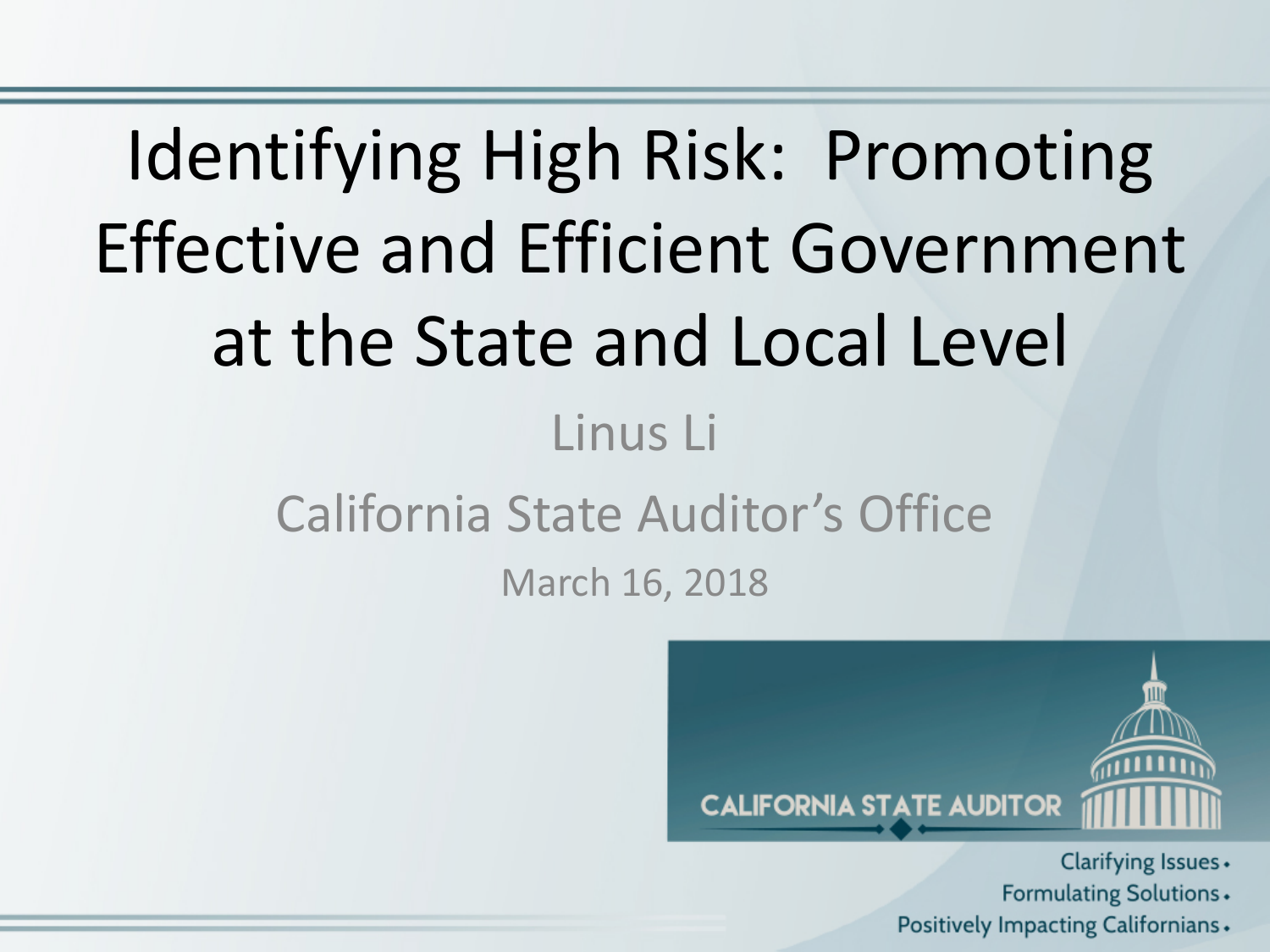### **Overview**

- Background
- State High Risk Program
- Local High Risk Program

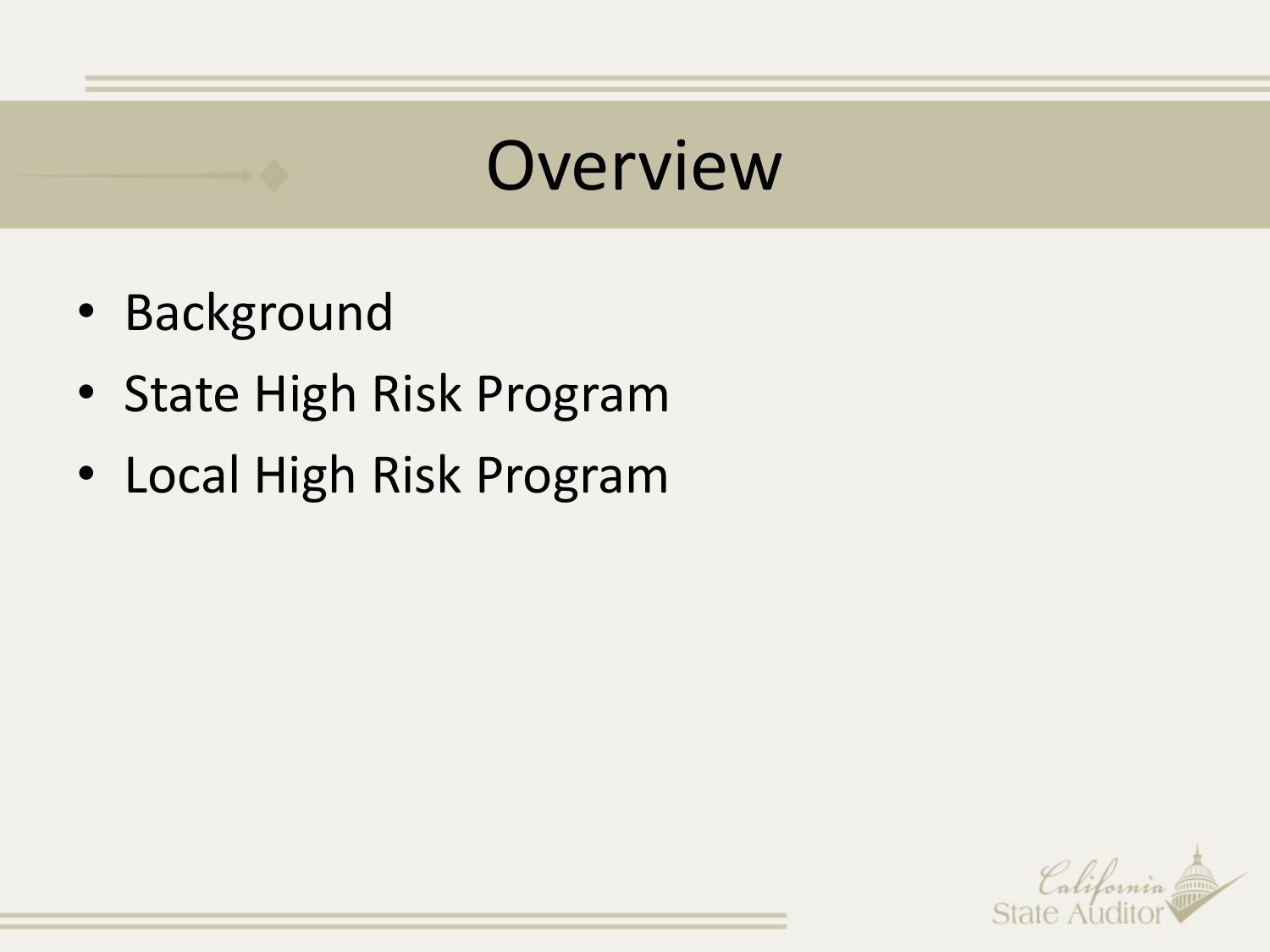### Background

- California State Auditor's Authority
	- Performance Audits (Statutory and Discretionary)
	- Statewide Financial Audit
	- Federal Compliance
	- Investigations
- Additional Statutory Authority
	- State Government High Risk
	- Local Agency High Risk

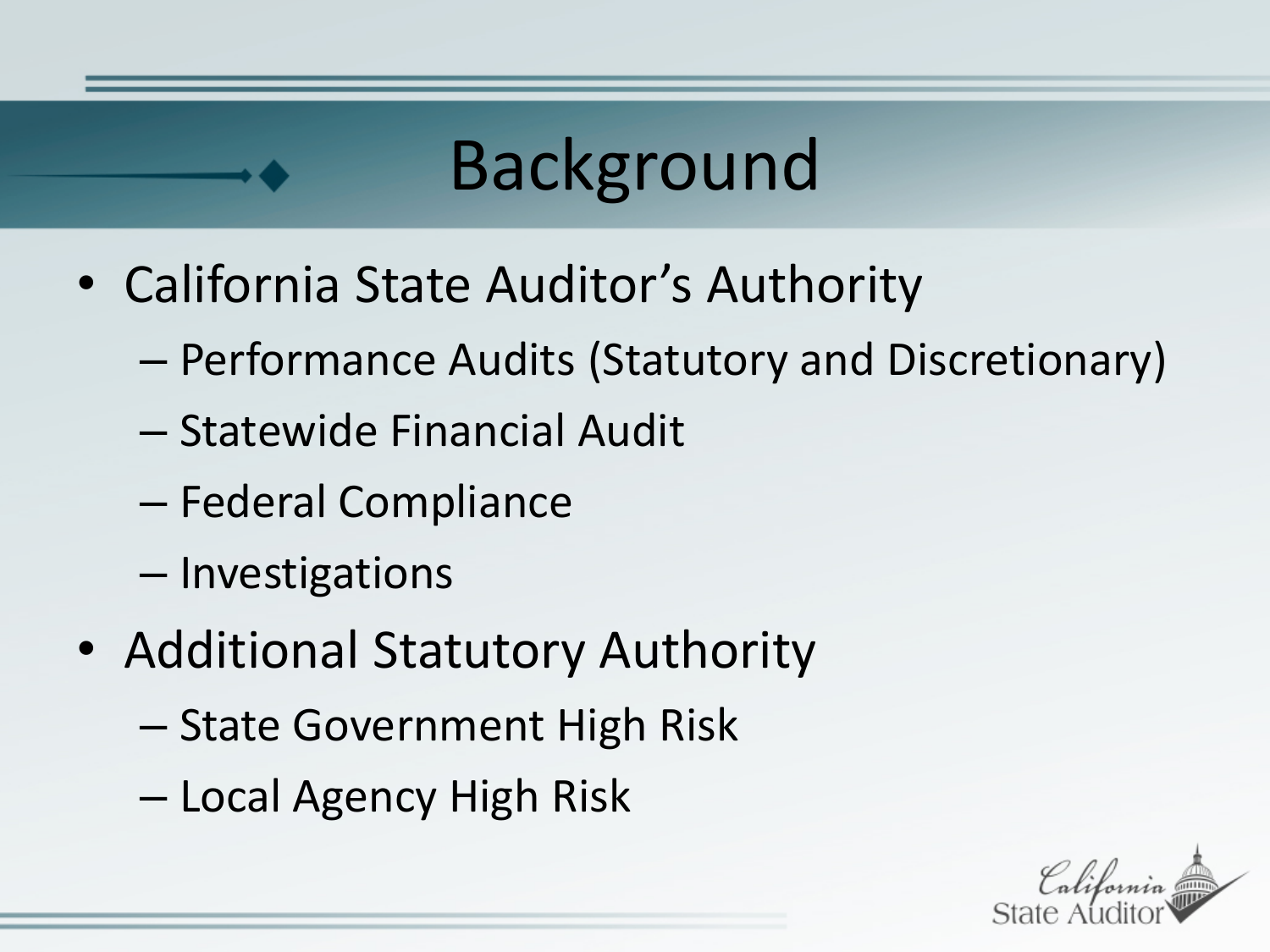### Background

- Key Factors Supporting Focus on High Risk
	- Impact of Cross-Cutting Issues
	- Basis for Following Up on Recurring Issues
	- Value to the Public
	- Success of the GAO's Program

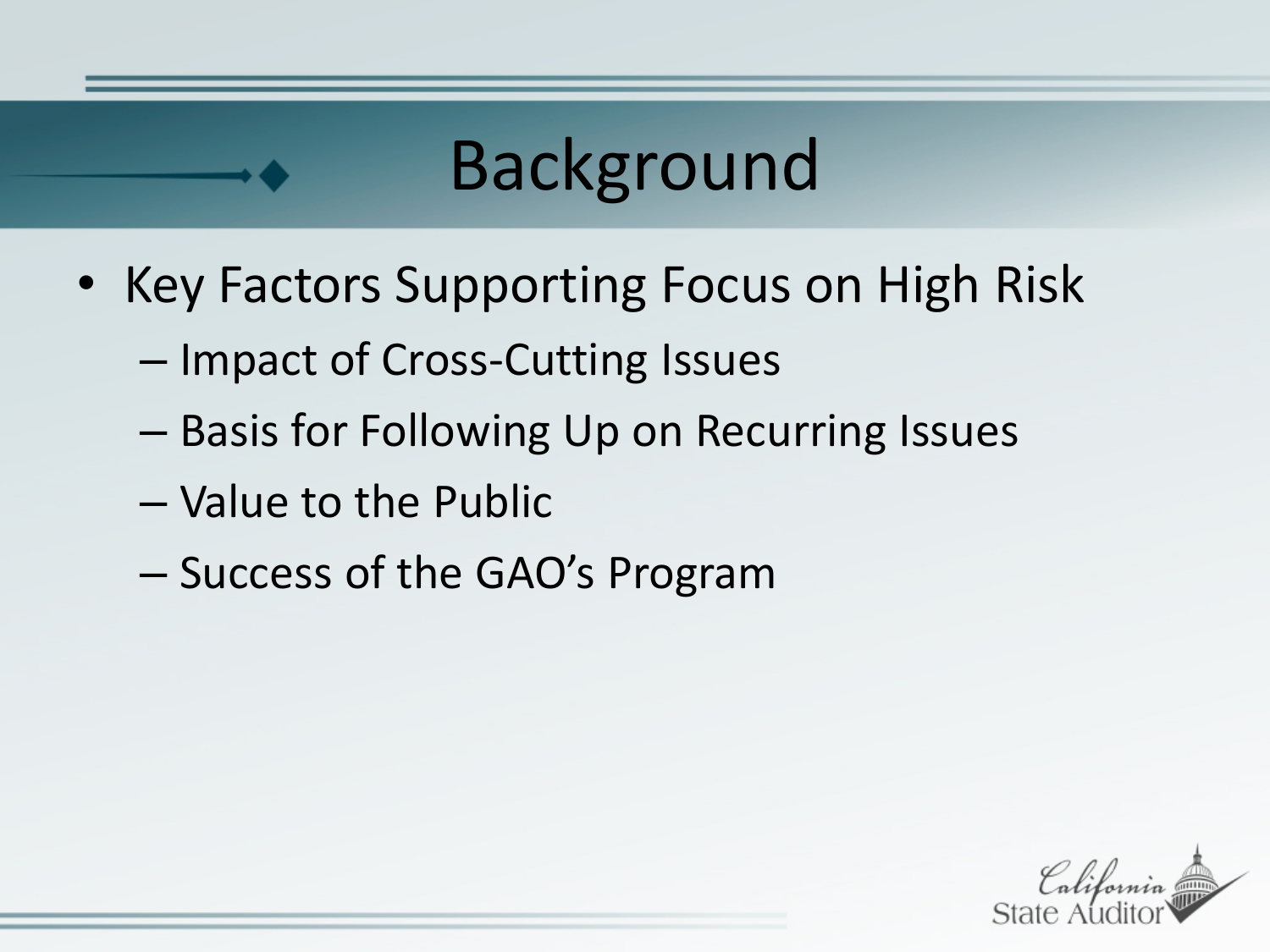### Background

- GAO's High Risk Program
	- Identifies programs and operations at risk for fraud, waste, and mismanagement, or in need of transformation to achieve efficiency/effectiveness
	- Addresses short-term and long-term problems within the federal government
	- Highlights areas warranting special focus
	- Increases accountability
	- Demonstrates commitment

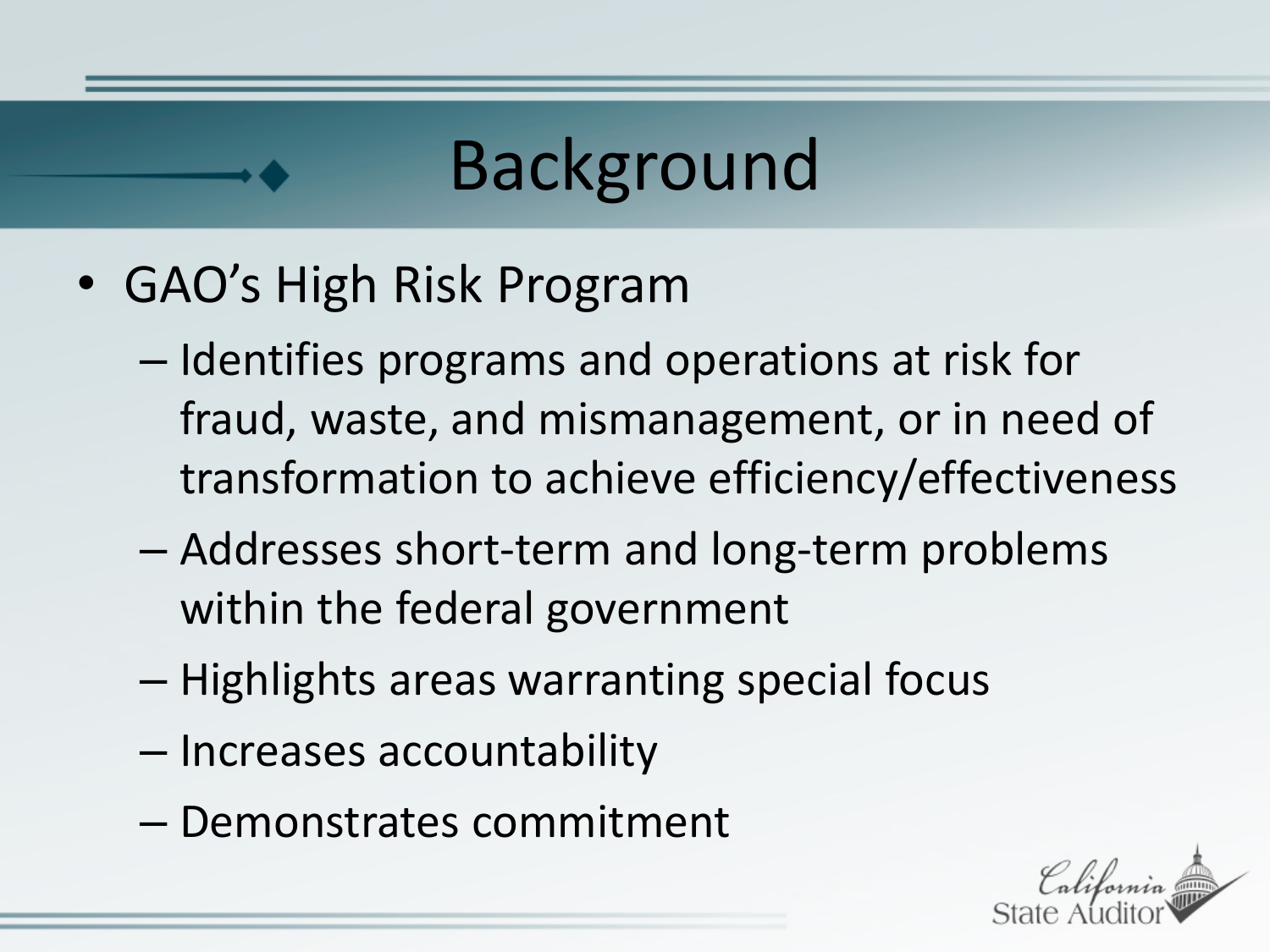- Primary Elements
	- Identify High Risk Agencies and Cross-Cutting Issues
	- Issue High Risk List Every Two Years
	- Conduct Audits When Resources Are Available
- Modeled After GAO's High Risk Program
- Issued First High Risk List in May 2007, designating 5 Areas and 2 Agencies as High Risk

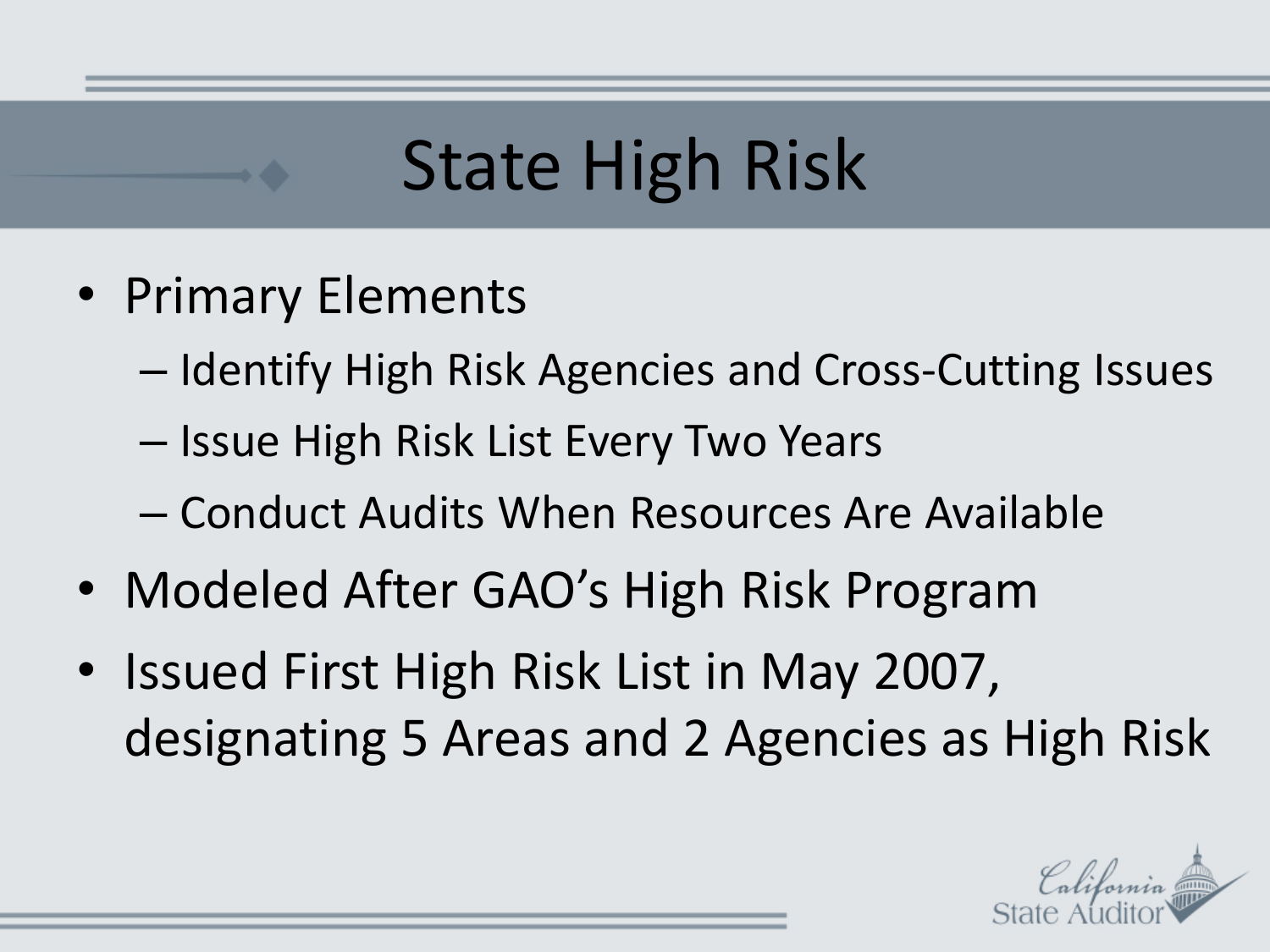- Criteria for Assigning High Risk Designation
	- Qualitative and Quantitative Factors
	- Responsiveness to Recommendations
- Criteria for Removing Designation
- Methods for Communicating Results
	- Summary Reports
	- Audit Reports
	- Status Letters

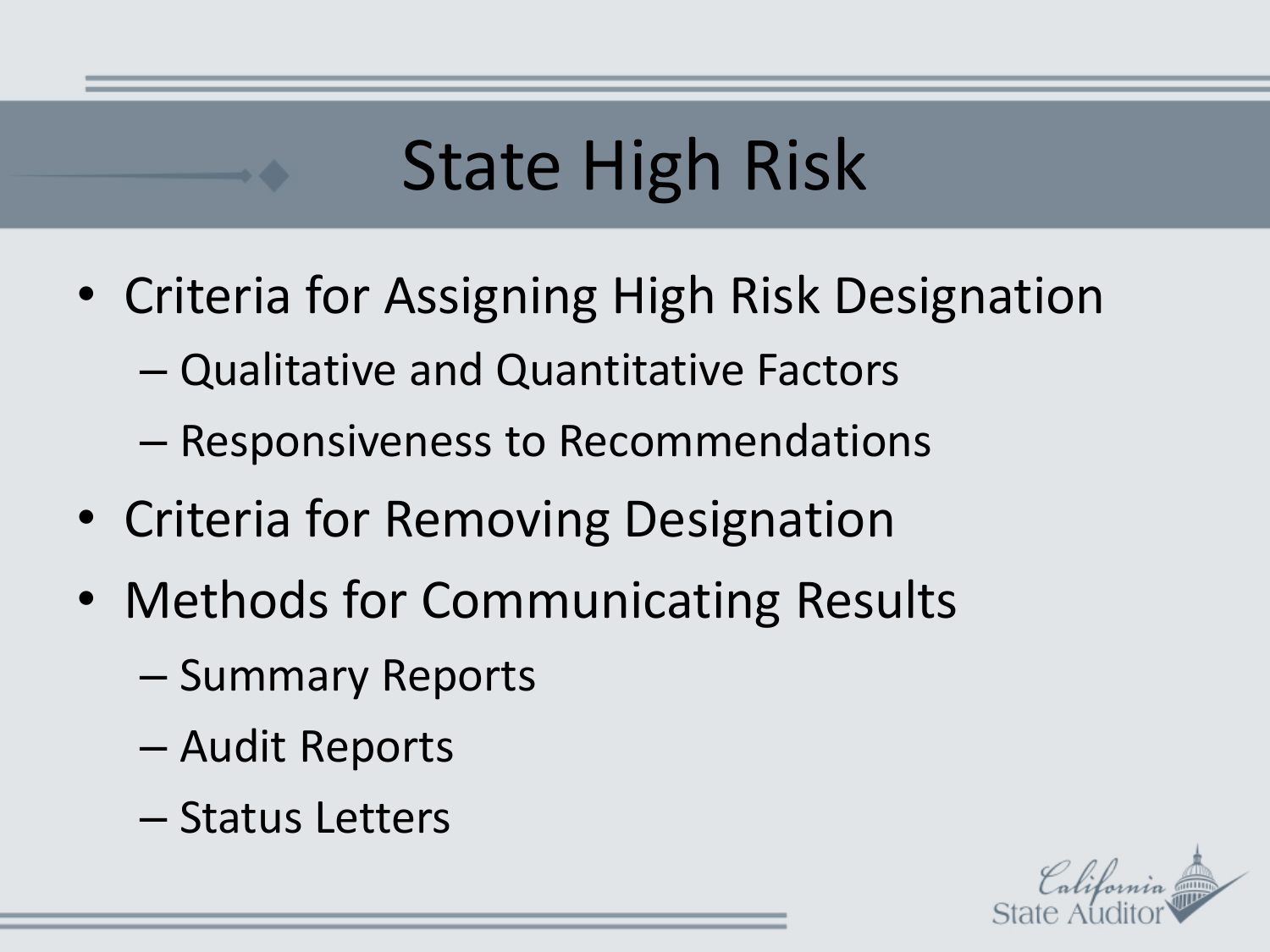- Examples of High Risk Designation Assigned
	- Human Resources—Succession Planning
	- Information Technology
	- Higher Education
	- Covered California—Affordable Care Act
- Examples of High Risk Designation Removed
	- Emergency Preparedness
	- Budget Condition

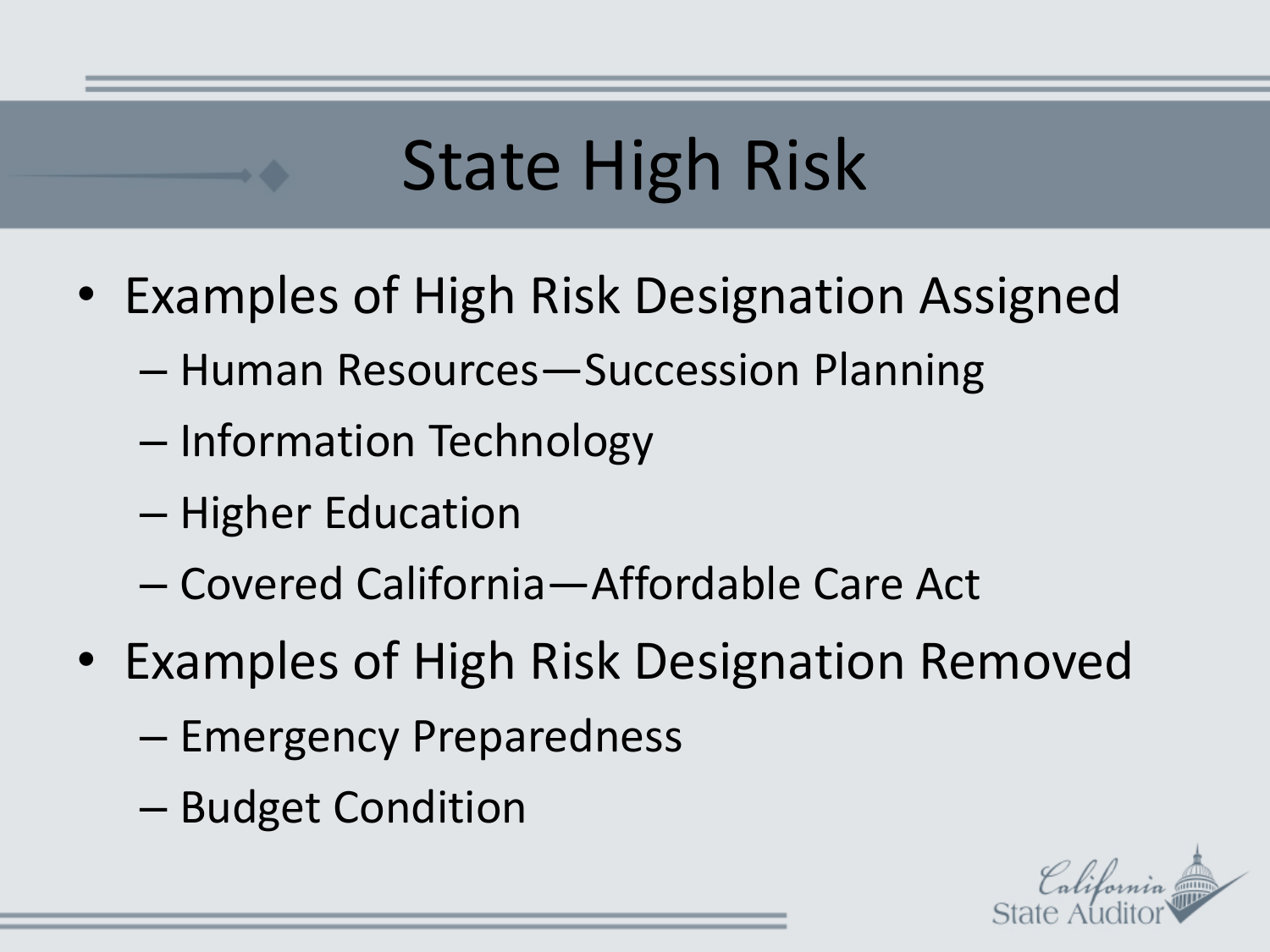Keys to Success

- Sustained Awareness of Issues
- Coordinated Planning
- Regulations and Protocol
- Timely and Relevant Recommendations
- Ongoing Monitoring
- Communication with Legislature

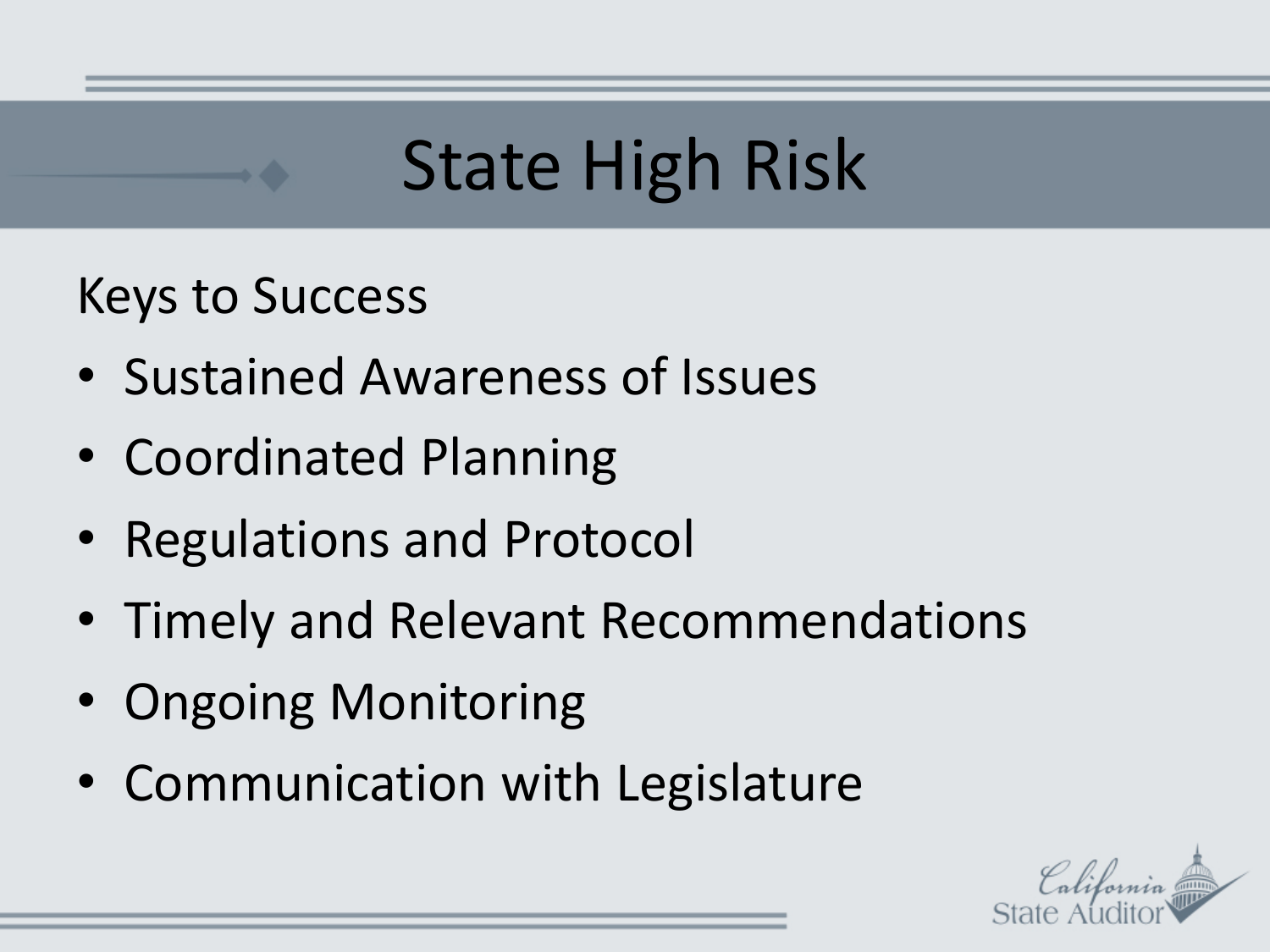- Initiating and Sustaining the Program
	- Establishment of Goals
	- Creation of Local High Risk Statute
	- Development of Regulations
		- Obtained Input From Local Agencies
		- Sought Input From the Public
	- Formulation of Work Plan

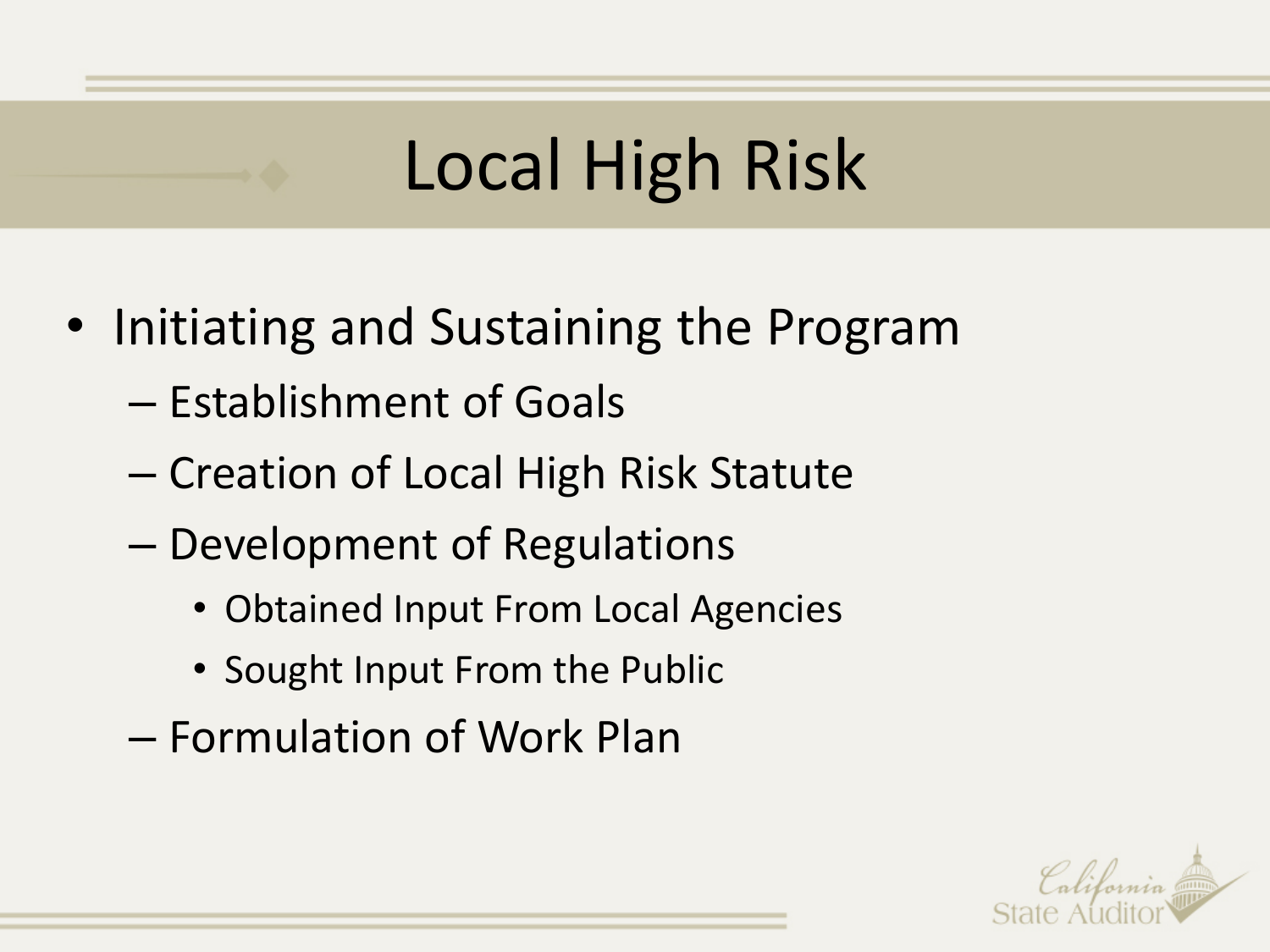- Key Components of the Work Plan
	- Preliminary Analysis
	- Initial Assessment of Risk
	- Legislative Audit Committee Approval to Audit
	- Audit
	- Corrective Action and Follow-Up

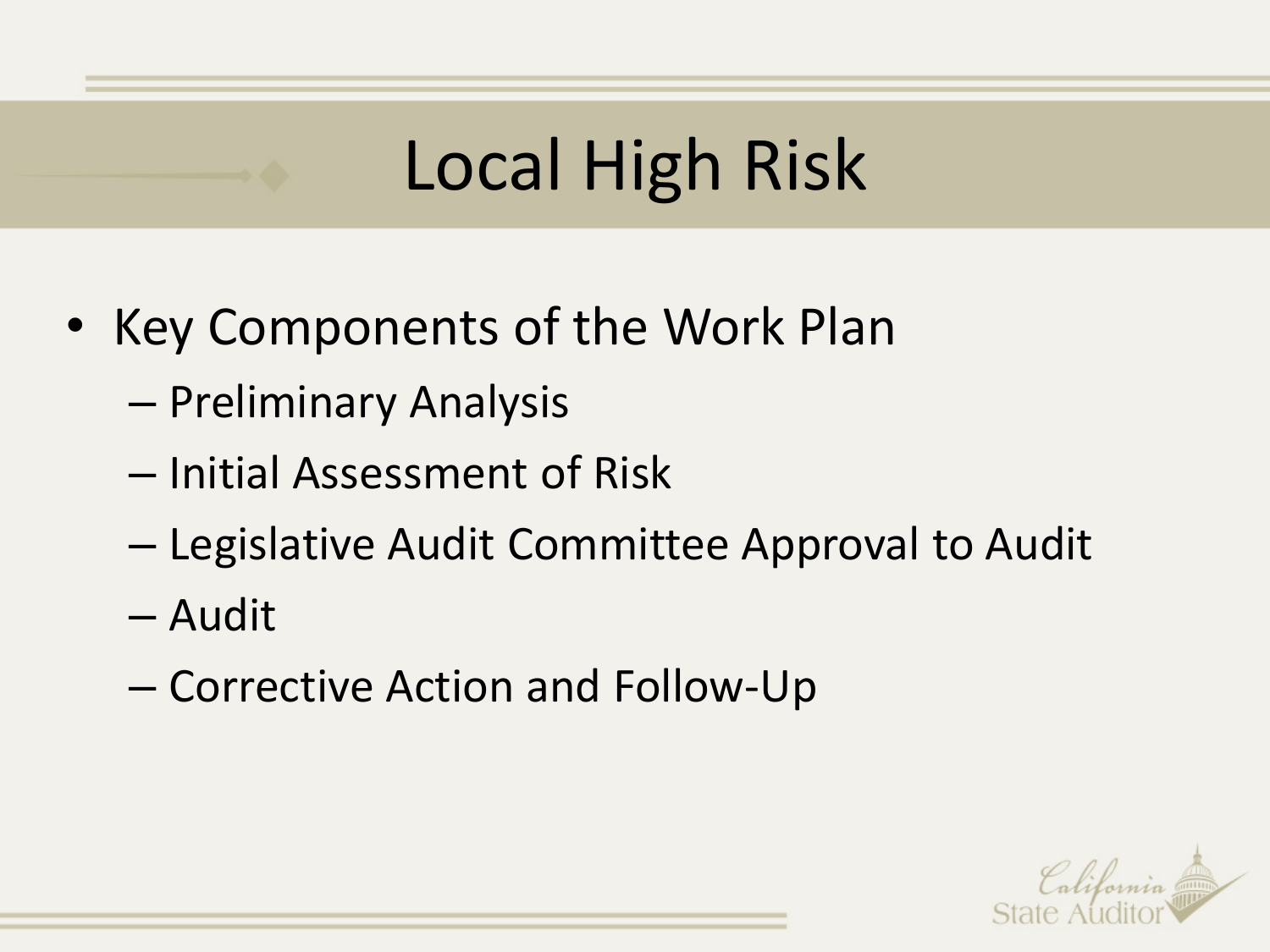#### **Preliminary Analysis**

- Financial Indicators
	- Revenue
	- Expenditure
	- Operating Position
	- Debt: Pension and Long-Term Debt
	- Liquidity/Cash Flow

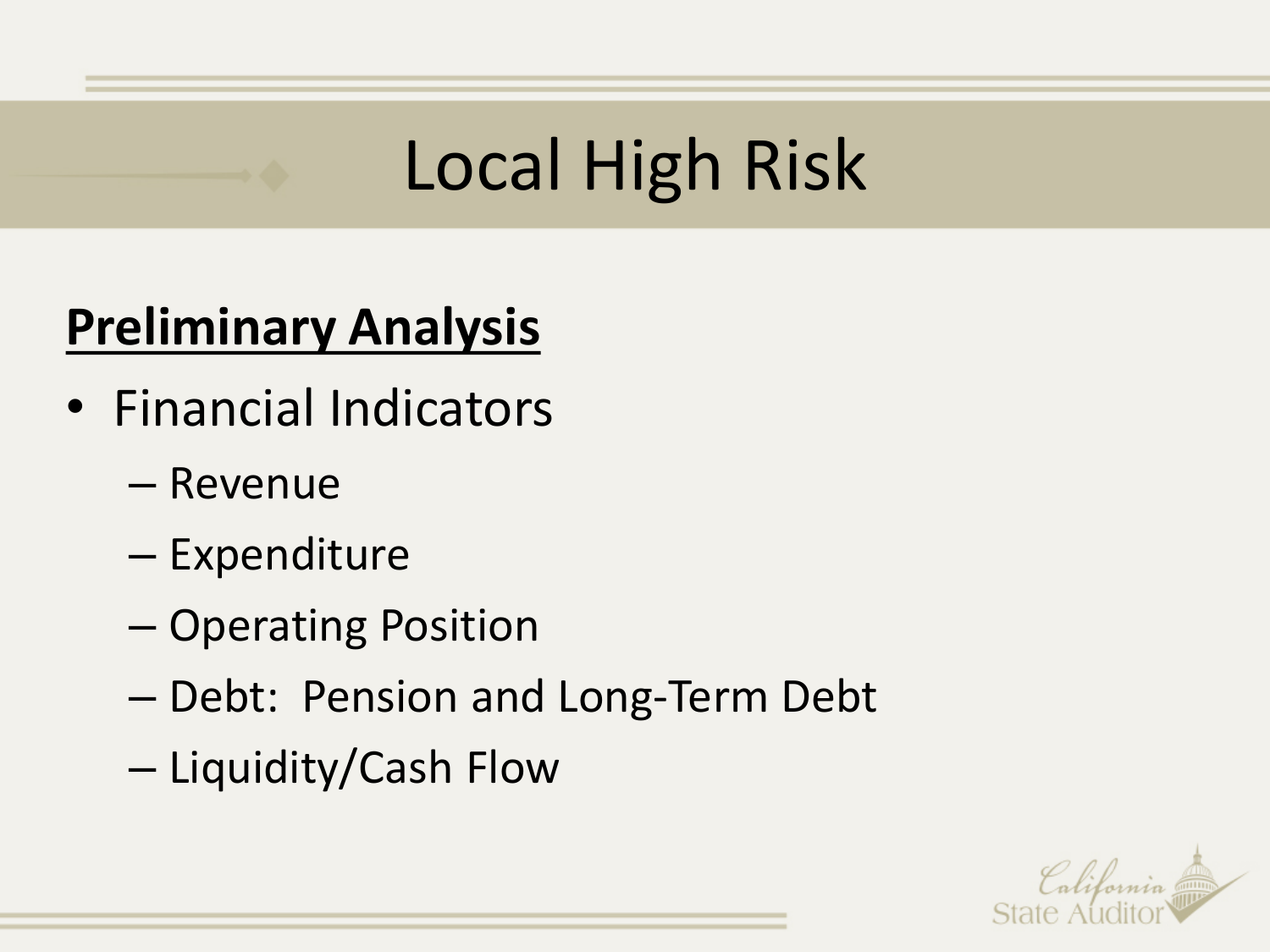#### **Preliminary Analysis**

- Operational Indicators
	- Fraud, Abuse, Mismanagement
	- Internal Controls
	- Compliance with Laws and Regulations
	- Staffing
	- Infrastructure

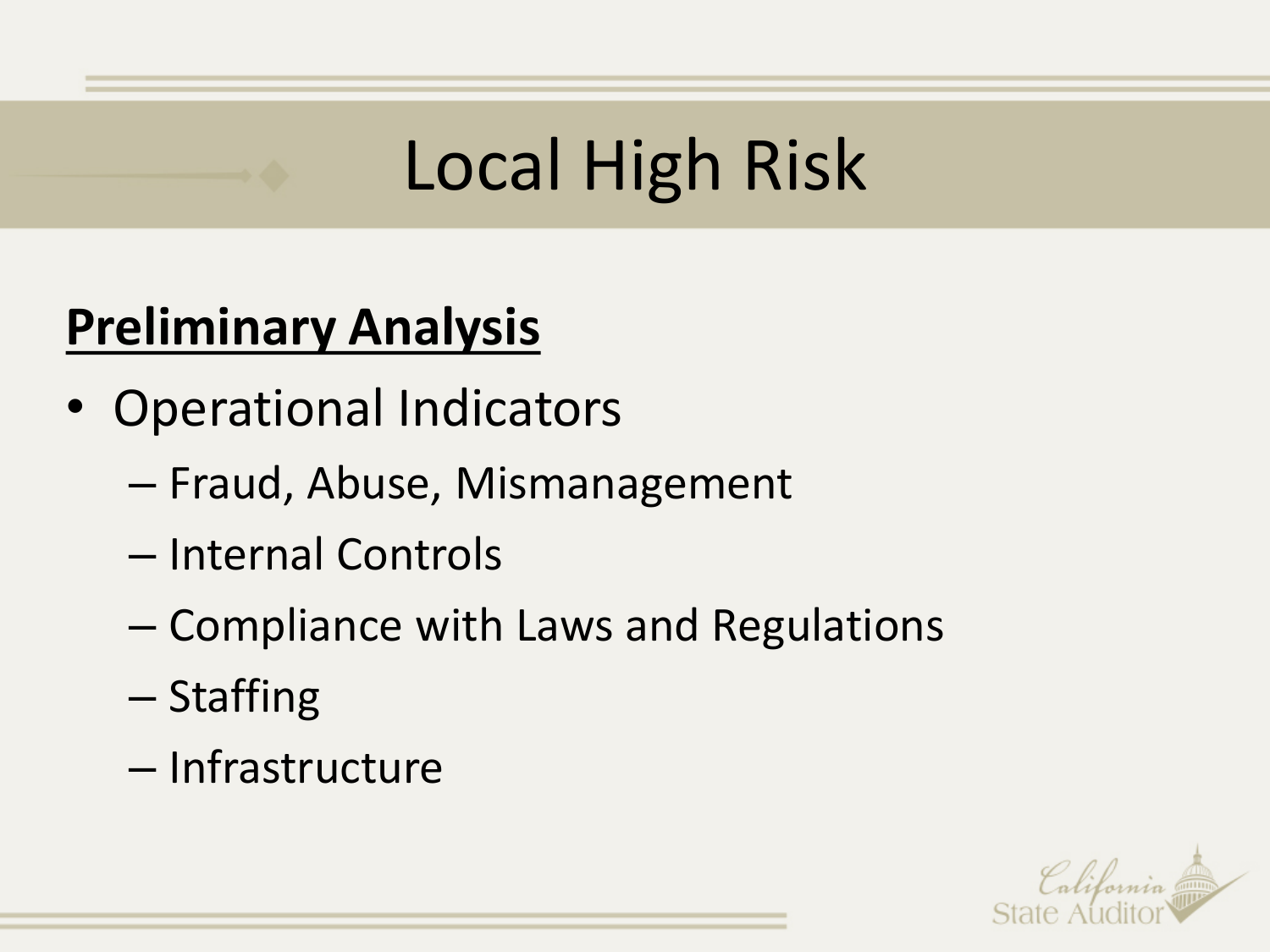#### **Initial Assessment and Audit Approval**

- Perform Site Visit For Review/Perspective
- Conduct Assessment Closeout Meeting
- Continue to Monitor Entity or Propose and Submit Audit Proposal
- If Legislative Audit Committee Approves, Conduct Audit

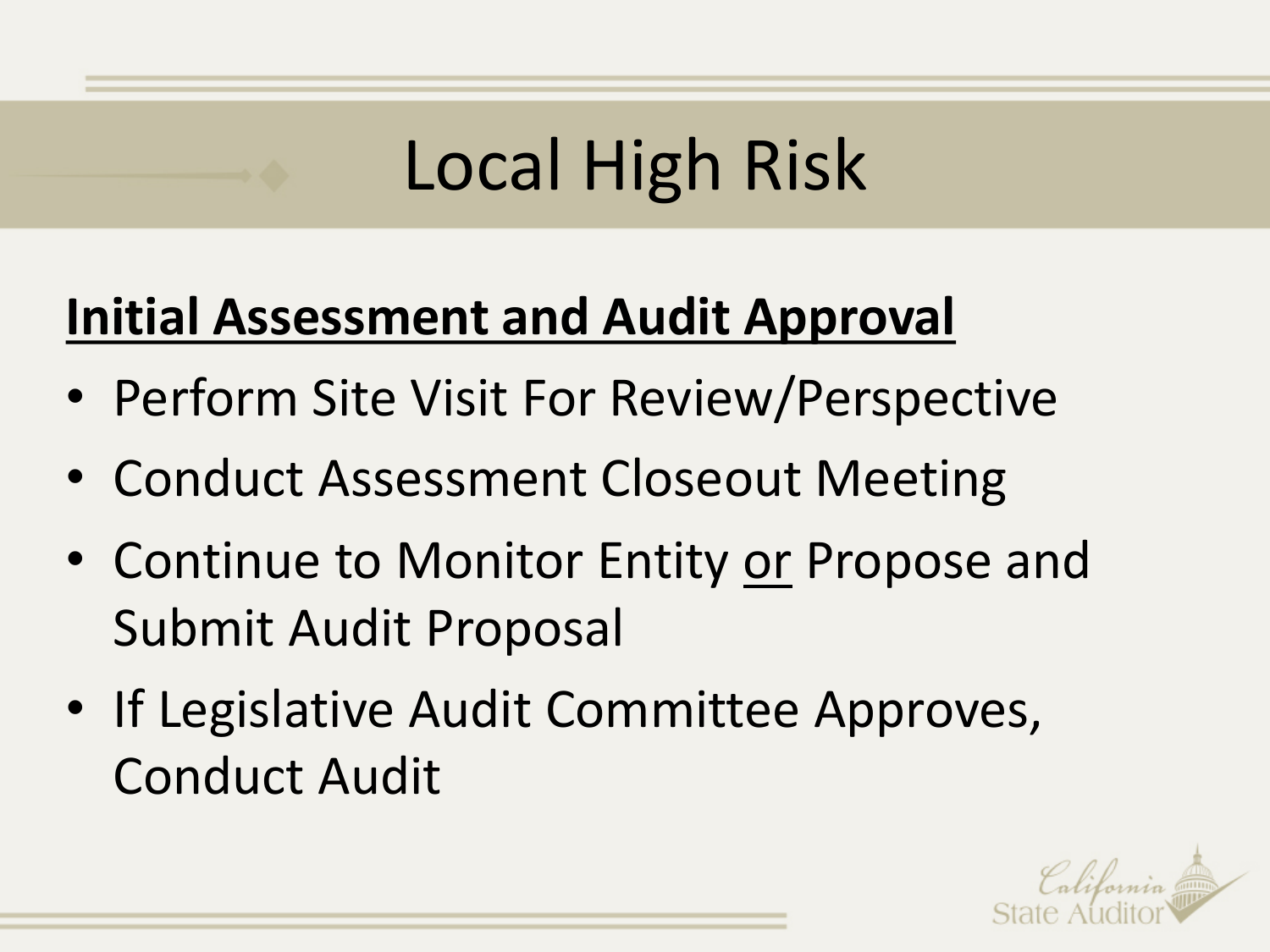#### **Audit and Corrective Action**

- Conduct Audits and Issue Audit Reports
- Review and Assess Corrective Action Plans
- Seek External Feedback

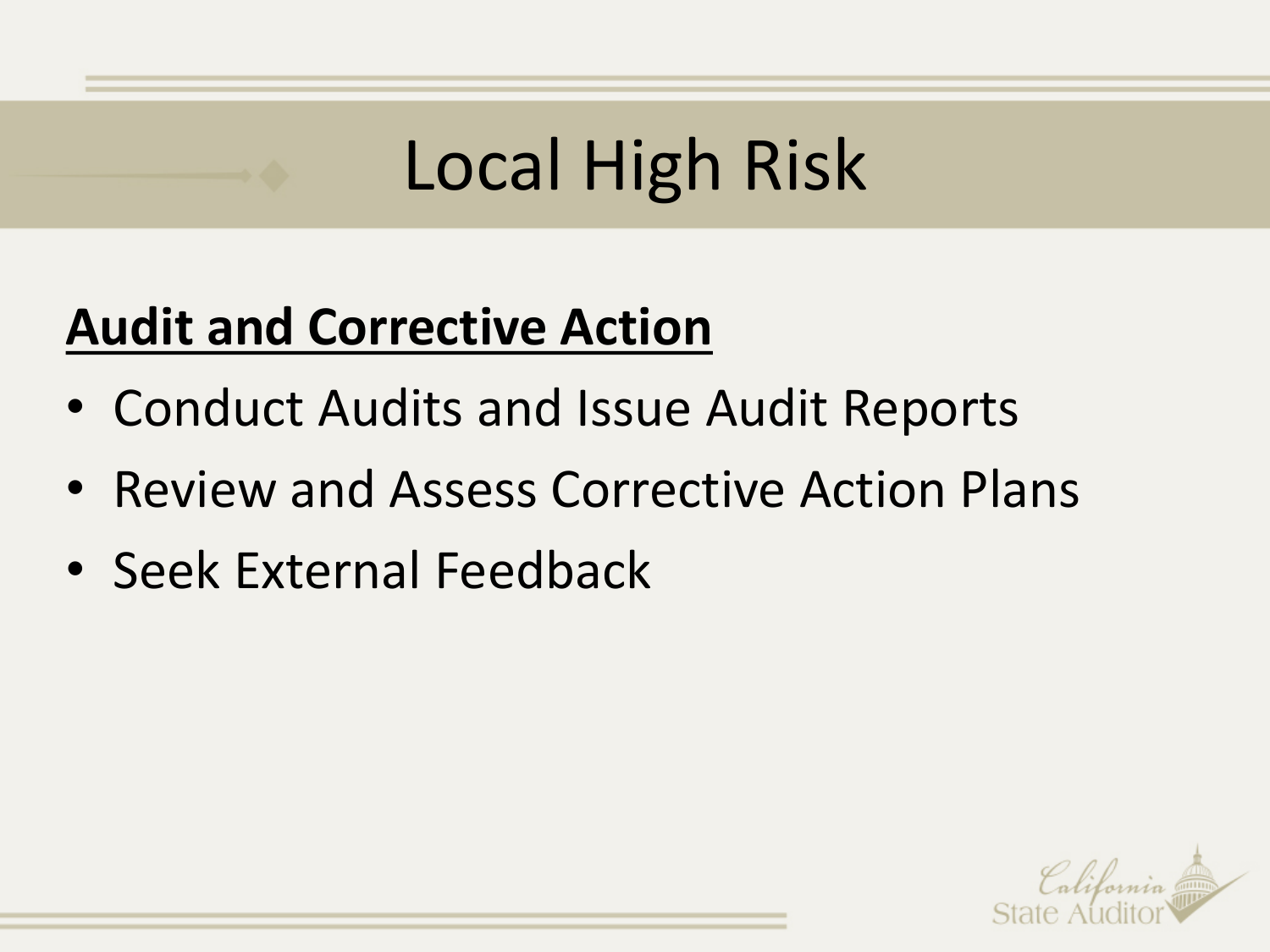#### **A Look Ahead**

- Modifying and Refining the Website
- Developing Venues for Submitting Information
- Exploring Other Methods of Sharing Results